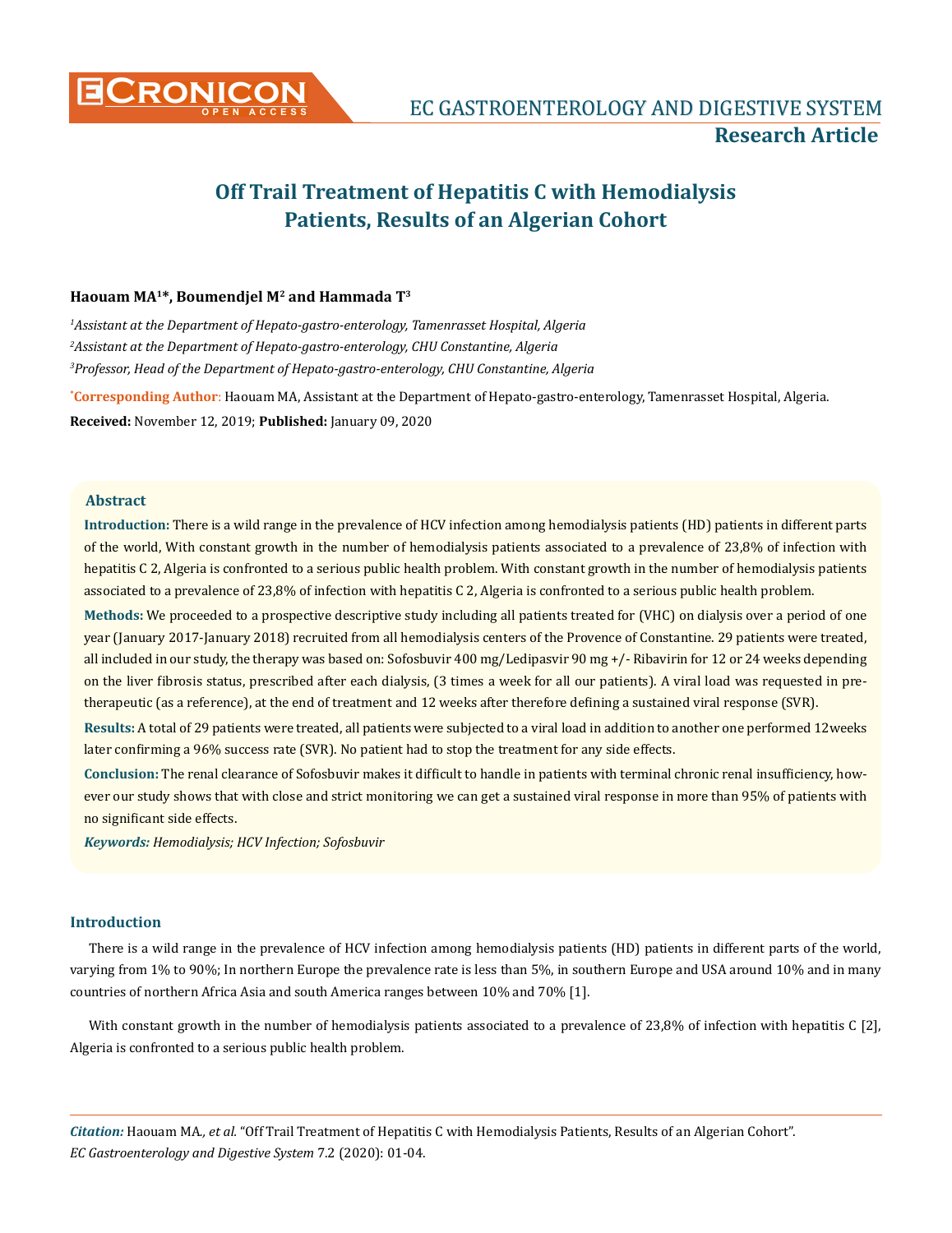Evidence of outbreaks suggests that transmission of Hepatitis C virus (VHC) in dialysis facilities cannot be solely a function of machine contamination, but instead occurs through contamination of equipment, medications or other supplies like environmental surfaces, and/ or healthcare worker hands as a result of poor infection control practices [3-5] putting the dialysis related risk at 2% per year [6].

Adapted drugs exist for this population as stated in the AASLD and the EASL guidelines [7] such as Grazoprevir, Elbasvir… unfortunately those treatments are quite expensive and not available in our country.

HD patients infected with HCV face a higher mortality and morbidity rate compared to their non HCV counterparts [6] with an HCV infection rate continually increasing with time the necessity to treat with the antiviral therapy at our disposal despite the lack of data and recommendation became clear.

The purpose of our study is to highlight the difficulties associated with the management of hemodialysis patients with viral hepatitis C (VHC), particularly with the unavailability of adapted drugs in some countries like Algeria and try to prove the effectiveness of current therapies outside consensual indications.

We had Concerns because of the substantially higher concentrations of sofosbuvir and, most importantly, of its renally excreted metabolite GS-331007 in patients with renal impairment compared to those without (+103% and +501% AUCT, respectively) [8].

#### **Methods**

We proceeded to a prospective descriptive study, including all patients treated for (VHC) on dialysis recruited from all hemodialysis centers of the Provence of Constantine over a period of one year (January 2017 - January 2018).

29 patients were treated, all included in our study, the therapy was based on: Sofosbuvir 400 mg/Ledipasvir 90 mg +/- Ribavirin for 12 or 24 weeks depending on the liver fibrosis status, prescribed after each dialysis (3 times a week for all our patients).

All members of the cohort received a complete clinical examination, a biological assessment (blood count, aminotransferases, Urea/ Creatinine) with a genotype identification and an assessment of liver fibrosis (fibroscan/fibrotest) before the beginning of the treatment.

Our patients had a regular monitoring every 4 weeks with an appraisal of tolerance based on any reported side effects, as well as compliance confirming that there was no discontinuance of the treatment, transaminases and blood counts were also performed.

A viral load was requested in pre-therapeutic (as a reference), at the end of treatment and 12 weeks after therefore defining a sustained viral response (SVR).

## **Results**

A total of 29 patients were treated, 28 of whom were naïve to any treatment, with an average age of 46 years old  $\pm$  20 years and a sex ratio close to 1.

The average pre-therapeutic viral load was  $500 * 10<sup>3</sup>/m$ l (4.7Log) all of which were Genotype 1b.

We had to treat 7 cirrhotic patients, 5 of which had a treatment duration of 24 weeks due to the hemoglobin level (< 10 g/dl) prohibiting the use of Ribavirin; the remaining two were treated in combination with Ribavirin for 12 weeks.

After completing the treatment all patients were subjected to a viral load in addition to another one performed 12weeks later confirming a 96% success rate (SVR).

Only one patient had a positive viral load at week 12 (naive non-cirrhotic patient).

*Citation:* Haouam MA*., et al.* "Off Trail Treatment of Hepatitis C with Hemodialysis Patients, Results of an Algerian Cohort". *EC Gastroenterology and Digestive System* 7.2 (2020): 01-04.

02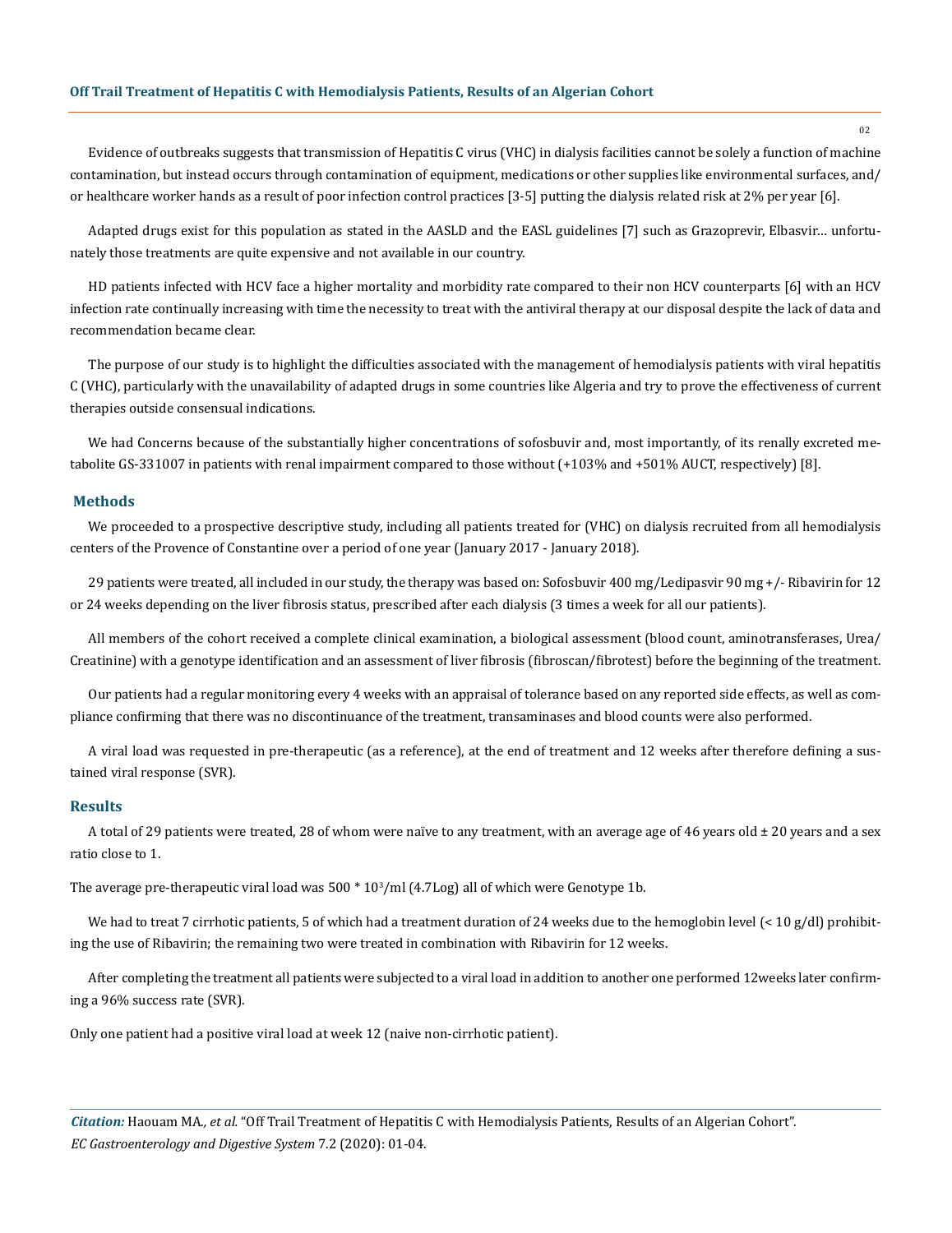#### **Off Trail Treatment of Hepatitis C with Hemodialysis Patients, Results of an Algerian Cohort**

Concerning side effects, complaints were mainly about headaches and asthenia. Only one case of severe anxiety was reported as shown in figure 3.

Due to a decrease in red blood cells count, all patients benefited from an optimization of Erythropoietin injections.

No patient had to stop the treatment.



## **Discussion**

The inevitable question here is where is the rest of the patients? Counting only the 29 patients treated at our center, which represents the third largest hospital in the country, and with a prevalence of 23.8% of HD patients infected with Hepatitis C out of 17500 HD patients. Meaning that only a mere 1% of theoretical infected patients is being treated. Which brings our attention to the competence of the screenings conducted.

The efficiency of this drug (Sofosbuvir) with HD patients is real as proven by our work and the 96% success rate (SVR) obtained. As for the tolerance related to the medication, it was determined acceptable as the main side effect was mild headaches and no patient had to stop their treatment for any other cause.

About the unique patient refractive to the treatment there was no identifiable cause found.

However, no indicator concerning the presence and amount of the cumulative doses of the active substance for our cohort is available, that would have been interesting especially when the FDA pharmacokinetics data affirm that 1280% of the Sofosbuvir's metabolite is present in HD patients compared to non HD patients [9].

Studies suggest that genotype 1b is correlated with more severe liver disease and a more aggressive course [10] yet since all our patients were infected with the same genotype (1b) we couldn't confirm or deny any difference regarding the response to the treatment.

No short term complications were reported, nonetheless long term reactions are still to be assessed, even if no new symptoms have emerged since the completion of our study.

*Citation:* Haouam MA*., et al.* "Off Trail Treatment of Hepatitis C with Hemodialysis Patients, Results of an Algerian Cohort". *EC Gastroenterology and Digestive System* 7.2 (2020): 01-04.

03